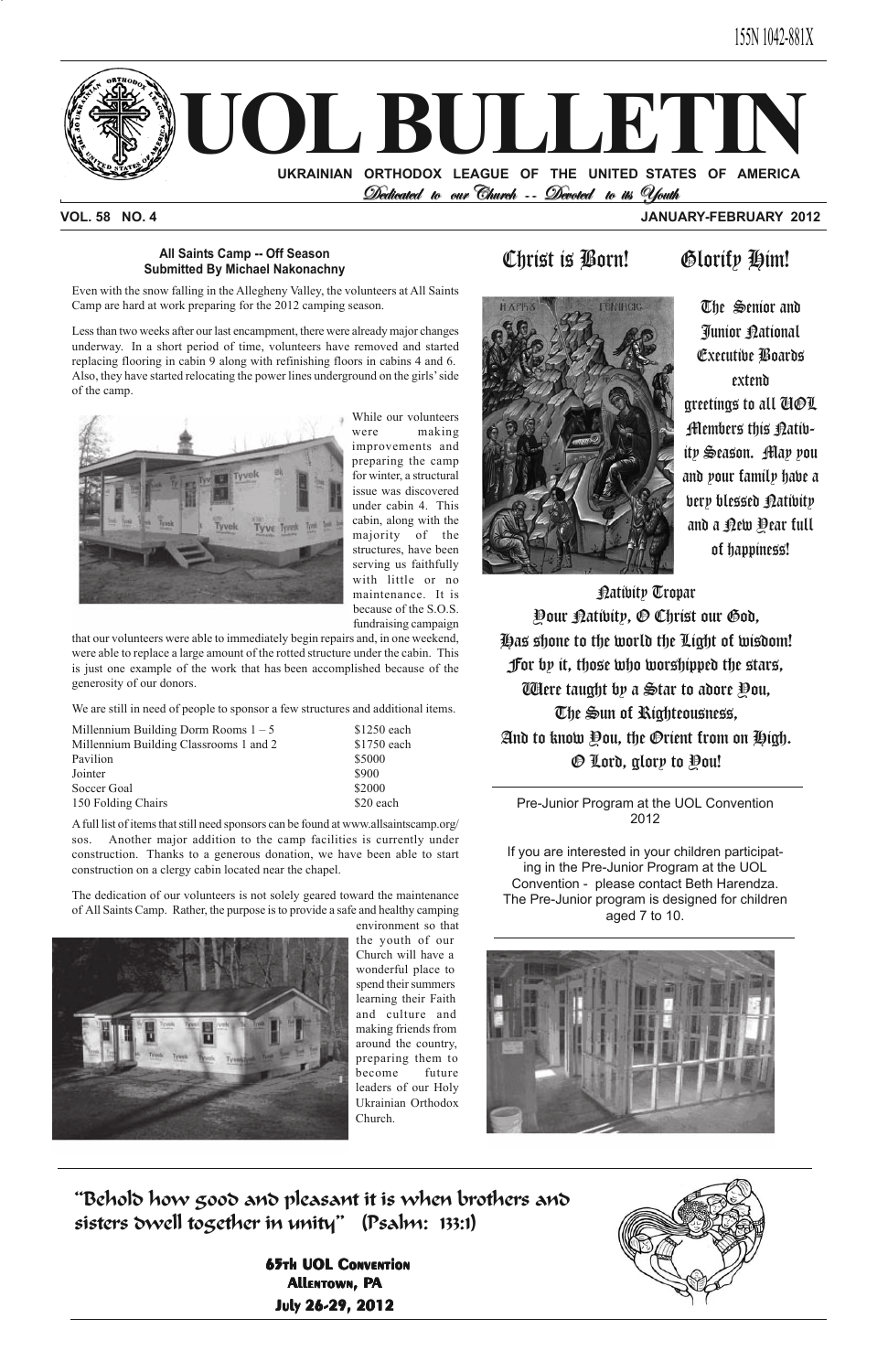| <b>UOL BULLETIN</b> - The official publication of the Ukrainian Orthodox League of the United States<br>of America. Circulated to all UOL Members.                                                            | Non-members subscription rate \$30.00<br>Canada \$40.00                                                     |                                                                |  |  |  |  |  |
|---------------------------------------------------------------------------------------------------------------------------------------------------------------------------------------------------------------|-------------------------------------------------------------------------------------------------------------|----------------------------------------------------------------|--|--|--|--|--|
| Martha Misko<br>Gregory Markiw<br>Jr. UOL President<br>UOL President<br>1023 Wynnewoode Dr. 2036 Spring Hill Rd.<br>Northampton, PA 18067 Pittsburgh, PA 15243                                                | Natalie Bilynsky<br><b>UOL Bulletin Editor</b><br>703 Pine Ridge Road<br>Media, PA 19063<br>nsufler@aol.com | Father John Harvey<br><b>UOL Bulletin</b><br>Spiritual Advisor |  |  |  |  |  |
| UOL Bulletin - Published seven times annually - September, October, November, January/February,<br>March, April and June.                                                                                     |                                                                                                             |                                                                |  |  |  |  |  |
| The absolute deadline for each monthly issue is the 1st of the prior month. Photos will not be<br>returned.<br>Note to Contributers: All articles submitted to the UOL Bulletin must be in 12 point Times New |                                                                                                             |                                                                |  |  |  |  |  |

**Roman (font), or typed and double spaced in 12 point type. Articles may be submitted via e-mail attachments. (Submit to: nsufler@aol.com). If submitting photos please be sure to obtain**

**consent for photos to be included in the UOL Bulletin.**

The editor reserves the right to condense any material submitted. Material cannot be returned.

*Martha X Misko*



# *MESSAGE FROM THE SENIOR UOL PRESIDENT*

==============

### **ASK FR. HARVEY Questions answered by Fr. John W. Harvey**

*Christ is Born! Glorify Him!*

I am sure that by now most of you have received several 2012 calendars from local businesses, fancy gift calendars, and maybe even a church calendar! Consider choosing one of them and marking on it some of the upcoming UOL events and activities that are planned for 2012!

**July:** It's not too early to begin planning your attendance at the 65<sup>th</sup> Annual UOL Convention. The Convention is being hosted by the UOL Chapters of the Protection of the Virgin Mary Parish in Allentown, PA. On July 26- 29 the Convention, with a Winter Wonderland theme, will be held at the Best Western Plus Hotel in Bethlehem, PA– Christmas in July, perhaps?

**January:** The Young Adults Committee of the UOL is sponsoring its Winter Weekend Getaway on January 13-16. Winter sports and non-winter sports enthusiasts are invited to gather in the Pocono Mountains of Pennsylvania for this annual event.

On January 21, the Junior and Senior National Executive Boards of the UOL will be meeting in Carnegie, PA for their Winter Meetings. The Sts. Peter and Paul UOL Chapters are graciously hosting the Board members. Should you be in the area, please come join us. We would welcome your thoughts and opinions that would help to strengthen the work of the UOL.

**February:** The NFL's Super Bowl event is the kickoff date of the UOL Christian Care-giving and Missions Commission's "Souper Bowl Sunday." Donations to this project benefit St. Andrew's Society that assists soup kitchens and humanitarian efforts in Ukraine. Please begin to collect funds on this date and throughout February to contribute to this worthy cause.

**March:** Don't forget to mark the dates of the UOL Lenten Retreats. Saturday, March 17 is the date of the Retreat in Villa Maria in Western Pennsylvania, and Saturday, March 24 is the date of the Retreat in Bethlehem, PA. Both Retreats will focus on aspects of Great Lent.

And, though, the Thanksgiving season has long since passed, please do not forget to continue to contribute to the Thanksgiving Tithing project. This year, 2011-2012, the beneficiary of the project is our Metropolia Center in South Bound Brook, NJ. Our Church, as most of our society, is undergoing financial difficulties in today's economy, and to worsen the situation, the effects of this past season's weather have damaged the property with flooding. The primary focus of the UOL is always to support and strengthen our Church. Thus, we ask our UOL members and ALL members of the UOC of the USA to donate 10% of the costs of your Thanksgiving celebration or any manageable amount for this most worthy and necessary reason. Donations can be forwarded to Financial Secretary Pam Scannell, 2000 Clover Drive, Vestal NY 13850.

I trust that you and your families had a joyous and spiritual Holiday season. I pray that 2012 brings you much happiness and good health!

I remain yours in Christ,

Martha X. Misko

President



*There has been a lot of media focus on the big problem of bullies both in the school setting as well as in the workplace. If this seemingly growing menace is rife in schools and businesses, are there instances manifest in church life as well?*

Bullies and bullying show quite a widespread problem and there are instances of bullying that have caused emotional scars in my own childhood. The church has always been a hospital for sick souls in need of healing and refreshment and is intended as a therapeutic place. Both those ministering as priests and those serving in a supporting role, such as parish officers, should be loving and sensitive at all times, radiating the love of Christ. This is the ideal, but over the centuries many have abused their positions causing dismay and spiritual trauma to those under their authority. The strictures of canon law had to be set to remediate overt situations when priests or bishops overstepped their bounds and oppressed individuals.

A local priest may act as a spiritual guide, but parishioners cannot be ordered to do anything. Advice may be given, but theirs is the choice and if need be the consequences of their actions may be delineated. Pastoral restraint and infinite patience should be shown by clergy. In the story of the prodigal son, the inheritance was freely given by the father even though it was self-evident that it would be frittered away on wild living. The father was utterly patient as he yearned that the son would finally come to his senses and return. Here is an excellent pastoral example of dealing with a thorny situation. Our church also does not countenance the practice of "shepherding" by which ministers rule almost every domestic activity of their parishioners' lives. Another sort of bullying is the unequal treatment of one parishioner over another. This is often a factor when we consider why this parishioner has left the parish. People feel especially scarred when their own pastor has railed against them, humiliated them or otherwise caused spiritual or emotional pain.

Parish officers, as helpers in the parochial administration and ministry to members, must also radiate the love and patience of Christ. This is really a diaconal function and dealing with parishioners always should show Christlike mercy and patience. How many instances over the years has one heard of parish officers who have run roughshod over priests. Subtle threats have cowed many a priest who fear that their continuing pastorate in a place or support of their family could be in jeopardy if they do not submit to demands. Parishioners too have had instances of bullying by their officers. Every parish has stories from the past which can easily be identified as instances of bullying. It is sad but many bullies do not recognize their activity as such. Abusing or misusing authority or public trust may to them seem just like part of what the job entails. Yes, priests and officers alike can easily overstep their authority on a spurt of heady power.

God expects those in the church to lead with humility. Pride is a noxious thing to Him, so those proud bullies who are terrors to poor suffering souls and scar individuals through their actions will reap due punishment in the end.

Let us pray that our pastors become discerning, but humble and learn how to therapeutically give to each what is needed in that instance. When we choose our parish officers let us select kind, understanding and thoroughly Christian individuals, who by their daily life have never exhibited bullying traits.

## ቝቝቝቝቝቝቝቝቝቝቝቝቝ<u>ቝቝቝቝቝቝቝቝቝቝቝቝቝቝቝቝቝቝቝቝ</u>

#### **JUNIOR UOL HOODIES**

Jr. UOL Hoodies are still available for \$25.00! For purchase contact Nick Holowko at spiltmilk1222@aol.com

Make checks payable to "JR. UOL"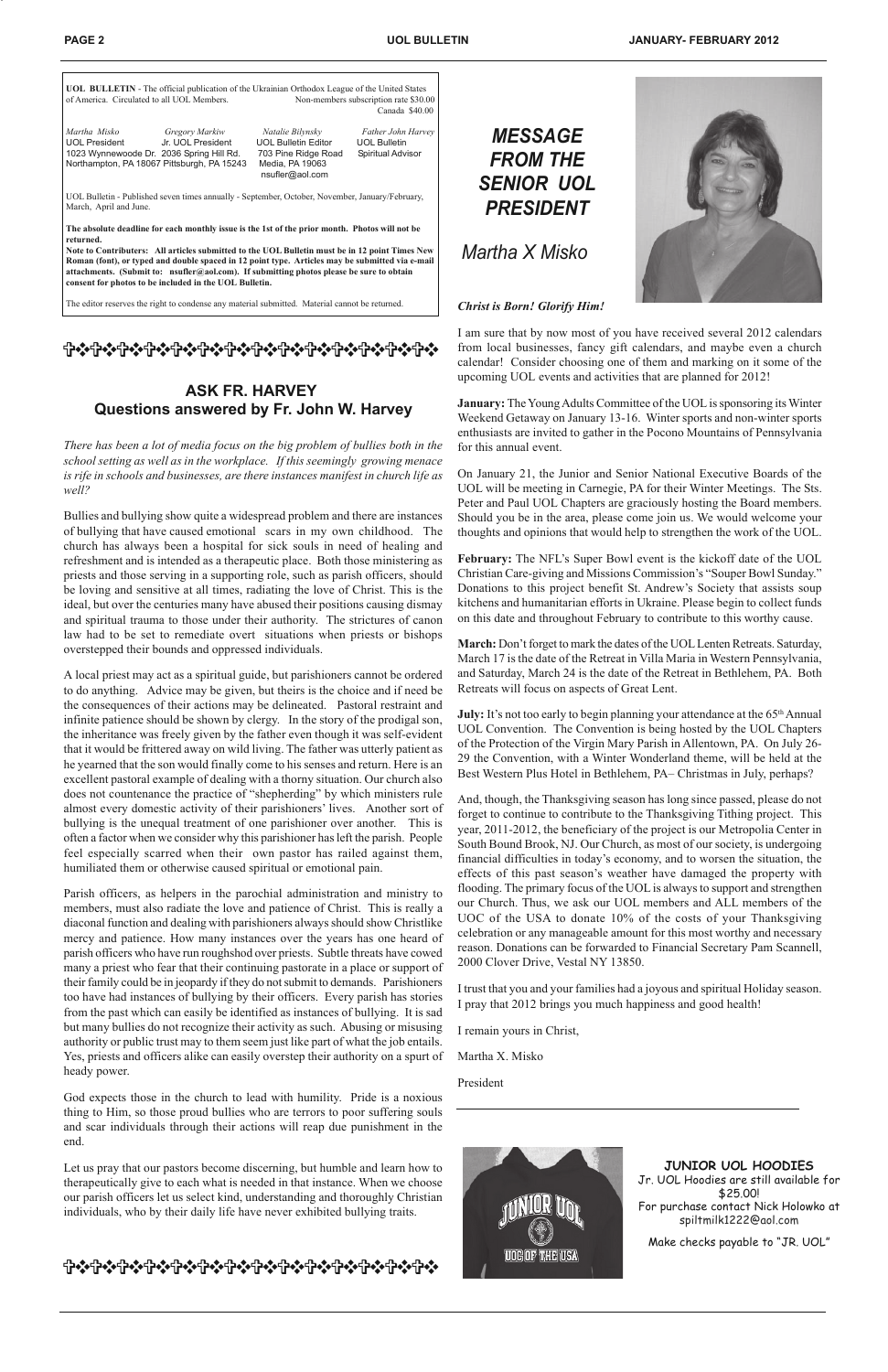# *NEWS FROM THE JUNIOR UOL PRESIDENT*

# *Gregory Markiw*

Christ Is Born!

I pray that everyone had a fantastic

Thanksgiving, Christmas, and New Year. The holiday season serves as a reminder to all of us that we are blessed to be citizens of this great country where we can live and worship freely. We must remember how fortunate we truly are and to share the blessings God has bestowed upon us with others less fortunate.

It is with that mindset that we are asking all Junior UOL members to embark upon the upcoming projects with a renewed effort.

The *2012 Great Lent Giveaway* is a perfect way to start our Lenten journey. Each year we ask our Junior League members to concentrate their efforts to support a worthy cause during Lent. This year the focus will be on educating and supporting members who may want to participate in the 2012 High School Mission Trip. This year's trip will be to the headquarters of the OCMC (Orthodox Christian Mission Center) which is located in St. Augustine, Florida. If you have any questions reguarding the GLG or how you can help, you can either contact Justina Mills at jamills94@comcast.net or Mrs. Natalie Kapeluck-Nixon at uocyouth@aol.com

On February 5, 2012 we are asking that all chapters host a **'***Souper' Bowl Sunday* with all proceeds going to St. Andrew's Ukrainian Orthodox Society which supports soup kitchens for needy elderly and orphans in Ukraine.

On Sunday, February 19, 2012 everyone should make a real effort to **'***Bring a Friend to Church Day.'* Why not ask a friend to spend the morning with your church family as you all worship and thank God for His many blessings? You might want to consider scheduling a fun activity afterwards such as a bowling or pizza and a movie outing. Don't be shy! You just might be the light in that someone's life that Christ calls us to be!

Information regarding these projects will be mailed out soon to all Jr. UOL Presidents, Sr. Advisors and Spiritual Advisors. Remember, all this information will also be uploaded to the Junior UOL Webpage (http:// www.uol.orthodoxws.com/junior\_uol.html).

In future articles we will be talking about the upcoming *Lenten Retreats* which have become a staple in many of our Lenten journeys. These gatherings help us regain our focus on Christ and His message during the Lenten season. Then there is the *2012 Essay Contest*, which always provides the opportunity to share your thoughts on our faith and Church.

Last but not least, the annual *Jr. UOL Raffle* which has always proven to be one of the most successful fundraisers for the Junior League. We ask that everyone please consider supporting the Jr. UOL when asked to sell or purchase tickets.

The next National UOL Executive Board meeting will be held in Carnegie, PA the weekend of January 20-22, 2012. I can assure everyone that all the Carnegie members are looking forward to hosting this weekend – and they would like to extend a heartfelt invitation to all our neighboring parishes and UOL chapter members.

Keep working on getting new members involved in your chapter projects and if you don't have a chapter, consider starting one! We will be sending out UOL surveys to all the parish priests in the UOC concerning whether or not that parish would like to start one. As an added bonus, upon receiving the completed survey, we will also send a UOL care package full of UOL goodies and information. We are here to answer any questions you might have and are willing to help your new chapter get up and running!

Please don't forget about your chapter dues and membership forms. The deadline was September  $30<sup>th</sup>$ , so if you have not sent them in to our Financial Secretary - Liz Hershey, please do so as soon as possible. We really need contact information on all our members to ensure that everyone is getting the most up to date information.

Peace and Love,

Gregory Markiw

Jr. UOL President

*"Behold how good and pleasant it is when brothers and sisters dwell together in unity."*

(Psalm 133:1)

**65th Annual UOL Convention**

### *Hosted by*

**The Protection of the Virgin Mary (Pokrova) Parish UOL Chapters**

### **Allentown, PA**

### **July 26-29, 2012**

In previous issues of the *Bulletin* we have provided a laundry-style list of reasons why the Lehigh Valley is perfectly suited to host the UOL Convention. It's a scientific fact that attendees will be spending most of their time engaged in our planned activities during the week, so let's inspect them, shall we?

### **Wednesday, July 25th**

Though Business Sessions won't start until Thursday, the Convention begins with Vespers and the traditional Hospitality Night – though there is nothing tradtional about this evening's "'Twas the Night Before Christmas..." theme. Rekindle those feelings of merriment and anticipation usually reserved for cold winter nights and perhaps we'll let you see what's in your stocking a night early!

### **Thursday, July 26th**

The Convention officially gets down to business commencing with Divine Liturgy served in the hotel chapel. After a delicious brunch, Business Sessions for Juniors and Seniors will be called to order. With the completion of business obligations we will unwind with dinner and dancing at the nearby Meadows Inn.

Do you have a particularly festive holiday sweater, vest or sweatshirt? If so, bring it along to Allentown and enter to win awards for the Gaudiest, Cheesiest and Funniest holiday garments. The Meadows Inn is air conditioned, we swear!





In hopes of spreading our holiday cheer beyond the confines of the Convention, all attendees are encouraged to bring along gifts which will be collected on behalf of the UOC of USA-sponsored orphanages in Ukraine. We will also be making greeting cards during the week that will be included in the care packages sent to these deserving children.

#### **To book a room at the rate of \$99. per night,**

**please visit** http://www.lehighvalleyhotel.com/

#### **or call (610) 866-5800.**

#### **Also, please visit our webpage for more updates and news:**

http://uol.orthodoxws.com/2012convention.html

|  |  | ※ ※ ※ ※ ※ ※ ※ ※ |  |  |
|--|--|-----------------|--|--|
|  |  |                 |  |  |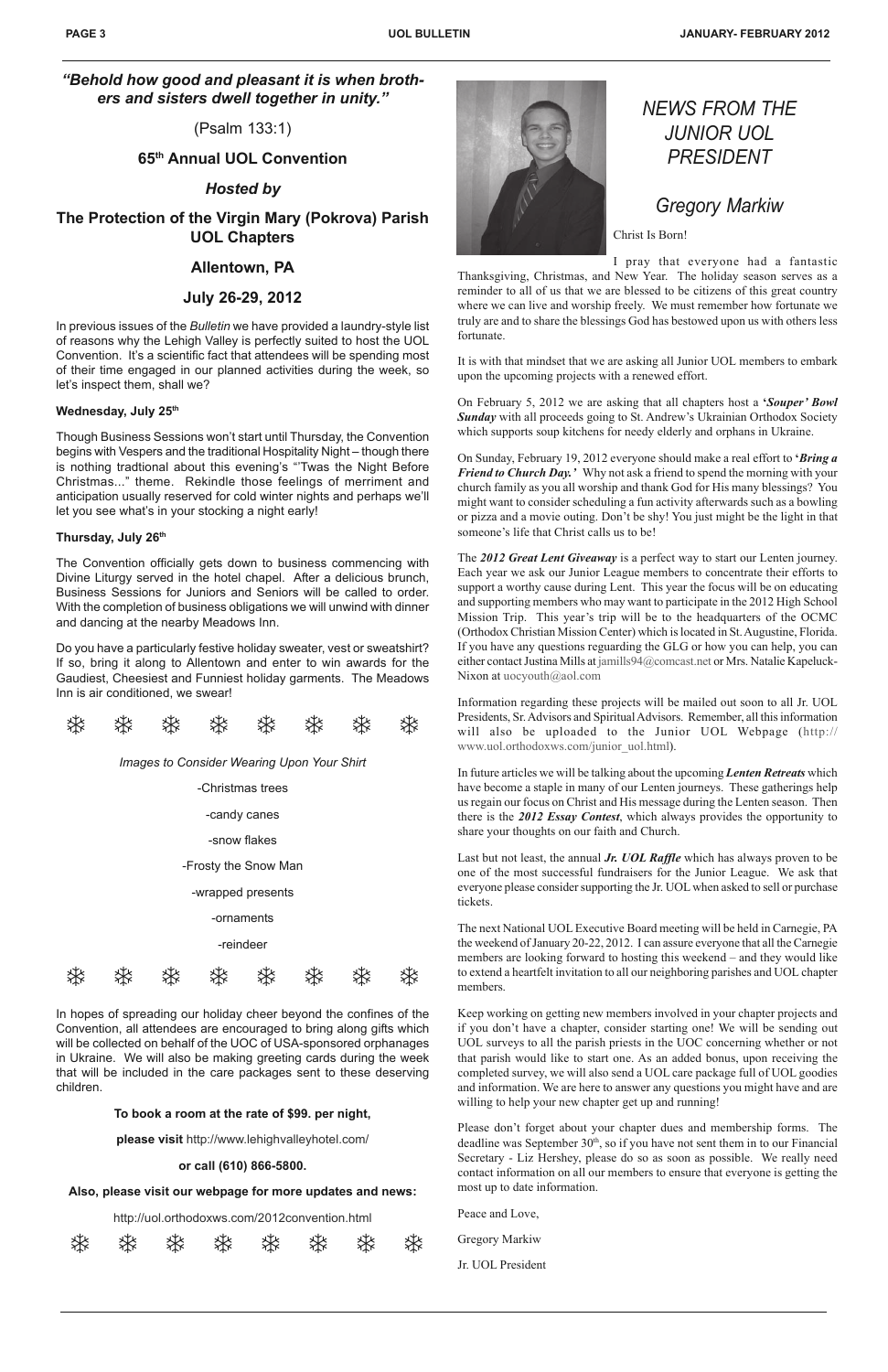### **Carnegie Chapter Presents College Scholarships**

### **Submitted by Alice Sivulich**

The Sts. Peter & Paul Senior Chapter, Carnegie, PA, presented nine scholarships to parish college students at the annual Anniversary Dinner of the Parish on November 6. Three of them were able to be at Liturgy during Thanksgiving break and are pictured below: Zachary Kapeluck, Anastasia Markiw, Christine Wachnowsky. Funds for the scholarship were raised by chapter members during the preceding year through various projects. Those students who received UOL Chapter Scholarships were:

Zachary Kapeluck , majoring in Dance at Point Park University

Anastasia Markiw, majoring in Architecture at Kent State University

Corinna Rozum, majoring in presurgical technology at University of Pittsburgh at Johnstown

Irene Onufrey, majoring in International Relations at American University

Olesia Stasko, majoring in Physics at Westminster College

Christine Wachnowsky, majoring in Biochemistry at Allegheny College

Nick Wachnowsky, majoring in Engineering at Penn State University

John Walewski, majoring in Marketing at Ohio State University

Natasha Walewski, majoring in Business at Arcadia University



The Carnegie UOL Chapter Scholarship was established in 1991 and scholarships have been presented annually to parish college students since then. The Senior Chapter raises the money to provide these scholarships through various fundraisers throughout the year. There is an application procedure and a committee of Chapter members with no vested interest in any applicant determines the scholarship awards. Committee members for 2011 were Chair Alice Sivulich, Pat Dorning and Cynthia Haluszczak.

# **JR. NATIONAL PRESIDENT COORDINATES PARISH PAINTING PROJECT**

### **Submitted by Dr. Stephen Sivulich**



Brandi Rohal and Greg Markiw

Gregory Markiw of Sts. Peter and Paul Parish, Carnegie, PA is a candidate for Boy Scout of America's highest rank attainable in the Boy Scouting program— EAGLE SCOUT. Requirements for this great honor require the earning of twenty-one merit badges and demonstrating *Scouting Spirit through the Boy Scout Oath and Law, service and leadership.* This includes an extensive service project that the Eagle Scout candidate must plan, develop, and lead the Eagle Project— demonstrating both leadership and commitment to duty.

*The Eagle Scout Leadership Service Project* is the opportunity for the Scout to demonstrate leadership of others while performing a project for the benefit of his community. The project must benefit an organization other than the Boy Scouts of America, but it cannot be performed for an individual or a business, be solely a fundraising project, or be commercial in nature.

### *Gregory Selects a Project to Serve His Church*

To satisfy one of the requirements for Eagle Scout recognition, Gregory selected the painting of the church hall. The prohibitive cost of having the hall painted by professional painters resulted in the Church Board delaying a much needed project. Gregory submitted a written proposal to the Sts. Peter and Paul Church Board and it was approved with enthusiasm due to Gregory's reputation as a very responsible teenager. Gegory solicited local businesses for paint and supplies, and received a variety of donations from members of his parish. He then obtained Members and Scout Leaders of his local troop and parishioners, including fellow Jr. UOL'ers Brandi Rohal (pictured above with Greg) and Juliana Leis, to assist with the project, which required more than thirty hours of labor, ten gallons of paint, and painting supplies.

The painting commenced on a Monday and it was completed by early Friday of that same week. A marvelous aspect of the completed project was that all spills and drops of paint were cleaned by Gregory's Crew. It was very obvious that Gregory accepted the responsibility of completing the project in a quality fashion and there was no doubt that he was "in-charge" as he gave instructions to all helpers/painters and managed the project in a very business-like fashion. The original projected cost of painting the hall was prohibitive, but Gregory and his helpers completed the project for a total of \$500, all covered by donations solicited by Gregory.

The painting project is but one example of Gregory's dedication and devotion in serving his church and the local community. He participates in every aspect of church life. He serves as an Altar Server, is President of the local Jr. U.O.L. Chapter, and participates in every program/event of his church. On the national level, Gregory serves on the Executive Board of the Junior U.O.L. as President. A good example of his dedication to serving others is that he readily volunteers to wash/scrub pots and pans in the church kitchen for major events.

Sts. Peter and Paul Parish is grateful for the newly painted hall and hopeful that it will attract future renters.

Start making your plans to help with the St. Thomas Pilgrimage! You can assist with parking and help raise funds for the MJSF Scholarship Fund. This year we will need help on Saturday April 21, 2012 and Sunday April 22, 2012.

# UOL LENTEN RETREAT

## Retreat will focus on Great Lent Services "Follow Me"

# SATURDAY, MARCH 24, 2012 Mother Raphaela will be speaking

### BETHLEHEM, PA New location!!!!! St. Francis Center for Renewal 395 Bridle Path Road Bethlehem, PA

For more information contact Natalie Bilynsky 610-892-7315 nsufler@aol.com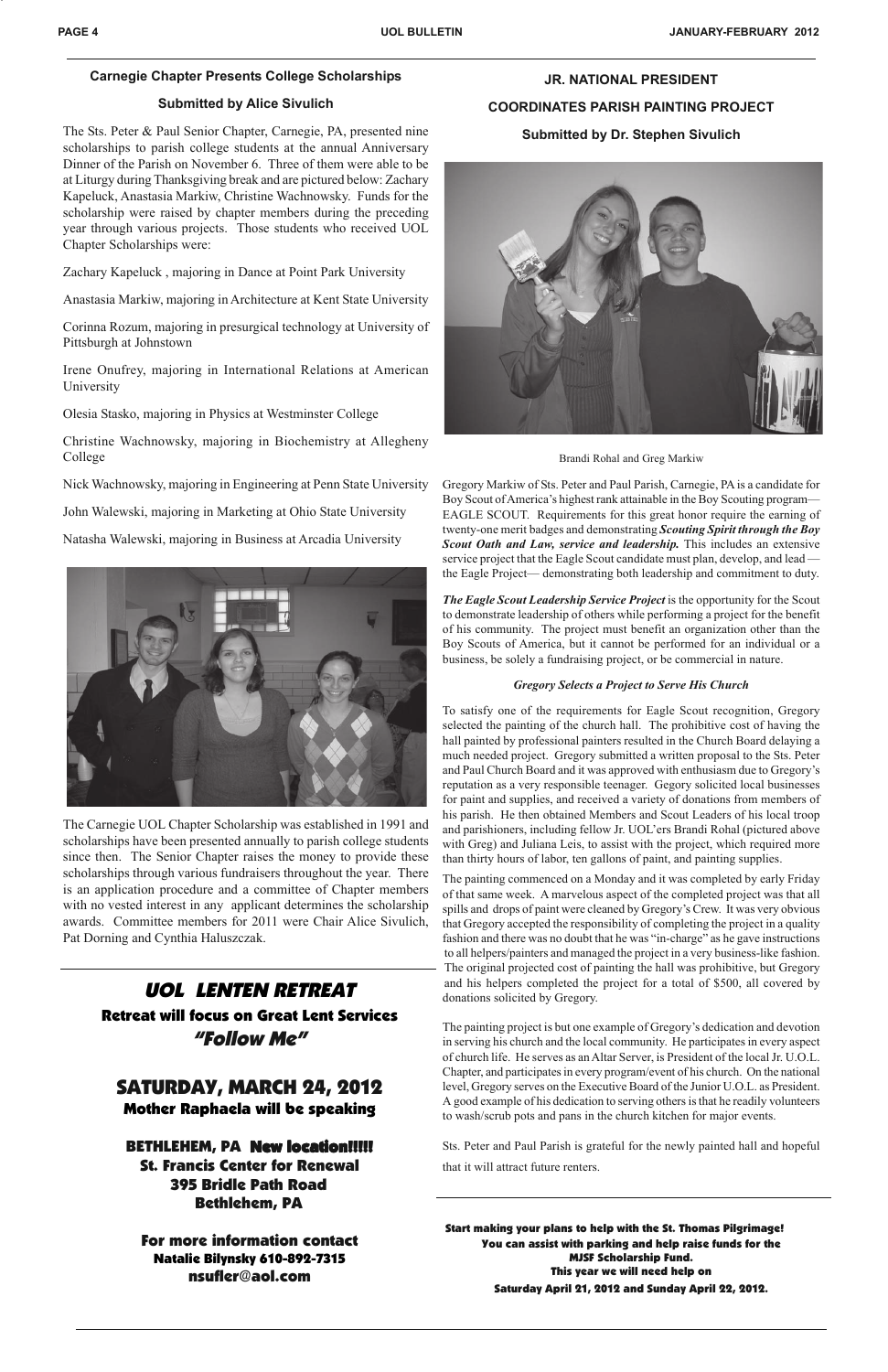### **An Explanation of the Heresy of Islam**

### **for Orthodox Believers**

### **Submitted by Fr. Anthony Perkins**

Islam has been around for a long time (the  $7<sup>th</sup>$  century) and currently has over 1 billion adherents throughout the world. This leads to the first thing to recognize about Islam: it is marked by tremendous theological and cultural diversity. For example, you can no more assume to understand the faith and motivations of the Muslims in Pakistan based on your knowledge of your Muslim neighbor in Pittsburgh than you could the faith and motivations of a priest in Kyiv based on your knowledge of your Methodist coworker. There are, however, certain things that all Muslims profess. What I would like to do is explain these things both as they are understood by Muslims and how they relate to the Truth and Fullness of Orthodoxy.

**One God.** The Muslims are "radical monotheists." They believe that there are other spiritual beings (e.g. the angels and *djinn*), but explicitly deny the Trinity; "They do blaspheme who say: Allah is one of three in a Trinity: for there is no god except One Allah." (Koran 5:73a). So while they recognize that there is only one God and that He is the creator and sovereign over all things, they are missing the salvific truth about Christ and the Holy Spirit. Muslims often reach out to Christians by sharing their respect for Jesus, but they only recognize his role as a great miracle-working prophet; Islam refers to Jesus as the Messiah and confirms his virgin birth, but it denies His divinity, His death on the cross, and His resurrection (e.g. Koran 5:72b). Presaging anti-Christian scholars like Prof. Bart Ehrman, Muslims claim that the leaders of the Christian Church made up these things about Jesus and modified scripture to support their claims.

While we can certainly affirm the Muslims' worship of the unity and uniqueness of God, out of love for them we must affirm that their rejection of the divinity of Christ and the Holy Spirit will – should they be left to accept the consequences of their own beliefs – leave them outside of salvation. For the God-man Christ Himself said; "He that believeth on the Son hath everlasting life: and he that believeth not the Son shall not see life; but the wrath of God abideth on him." (St. John 3:36)

Muslims revere and venerate the Koran because of their faith in its divine perfection. Unfortunately for the Muslims, the Koran is not perfect. It is a mixture of beautiful psalmnody, fractured parodies of Hebrew scripture, proclamations of pseudo-Christian heresy, and situational verses designed to support the politics and desires of a  $7<sup>th</sup>$  century warlord. God reveals Himself most perfectly through Jesus Christ, not the Koran (or any scripture); and we commune with Him most perfectly through His body and blood. As Christ said; "I am the living bread which came down from heaven: if any man eat of this bread, he shall live for ever: and the bread that I will give is my flesh, which I will give for the life of the world." (St. John 6:51)

**The Perfect Word of God.** The prophet of Islam was Mohamed. It is tempting to compare his role in Islam to that of Christ in Orthodoxy, but this is mistaken. A more useful theological comparison is between Mohamed and the Virgin Mary. Why? Because while Orthodoxy confirms that the perfect and preeternal Word of God was incarnate in this world through the Virgin Mary, Muslims believe that the perfect and pre-eternal Word of God was brought into this world through Mohamed. The true Word of God is Christ Himself; Islam offers in His place a book, the Koran.

When we see this connection (i.e. that Muslims believe the Koran is the *Logos*, the Perfect Word of God), we gain a new appreciation for some of the things that Muslim do. For example, something that perplexes many non-Muslims is why such an emphasis is made on reciting the Koran in its original language, something that is unintelligible to so many of the faithful. Why would someone recite something they do not understand? Why would sainthood be bestowed on those who manage to memorize and recite it from beginning to end, regardless of comprehension? If the Koran is seen as simple scripture, something to be studied and understood, then these things make no sense; but if one believes it to be the Incarnation of Perfection, then having it on ones lips and bringing it into ones mind becomes a genuine mystery, a way to commune with the divine. Sound familiar? None of us understand the Body and Blood of Christ in communion, but we are transformed by taking it onto our lips and into our bodies.

Even the iconoclasm of Muslims can be understood in this way: they ban the

use of images because they have no Christ that could make the human form worthy of veneration. We venerate icons of saints because the image of the Word (Christ) is revealed in them. Muslims decorate their temples not with images of The Word as found in the saints, but with verses from the Koran. This is also why Muslims treat their Korans with such respect and become upset when others do not. The defilement of a Koran is theologically less like the defilement of a Bible and more like the torture of Christ Himself.

**65th Annual UOL Convention Allentown, PA July 26-29, 2012**

> **PACKET PRICES: (before June 15, 2012)**

**Senior Delegate/Guest/Clergy \$195 Junior Delegate/Guest \$185 Pre-Junior \$100**

**(after June 15,2012) Senior Delegate/Guest/Clergy \$215 Junior Delegate/Guest \$205**

**Hotel Room Rate \$99**

# □◆□◆□◆□◆□◆□◆□◆□◆□◆□◆□◆□◆□◆□◆□◆

**ATTENTION: SENIOR UOL CONVENTION**

**GUESTS ONLY**

# **SATURDAY JULY 28, 2012**

# **BUS TRIP TO YUENGLING BREWERY**

**8:00 am air-conditioned bus leaves**

**10:00 Tour begins at the Brewery**

**Return trip stop at Cabela's**

**\$27.00 round trip (with box lunch)**

**Seats are limited**

**Please send your reservation and (nonrefundable) check payable to: 65th UOL Convention Sandy Ritter 3041 Ridon Ct. Bethlehem, PA 18020-1252 any questions? contact: jzimmerman6597@gmail.**

# Prayer Bead Bracelets Still Available



**The bracelet, a variation of the Orthodox Prayer Rope, is beautifully packaged in an organza purse with a brief**

**description of how to use a prayer bracelet.**

To order, make check payable to St. Vladimir's Senior UOL.

Please include your name, e-mail and mailing address for all orders. Indicate type of bracelet you are ordering. Bracelets are \$10 (including shipping and handling) and are available in 5 bead styles, Hematite, Blue, Garnet Red, Clear Crystal and Amethyst Purple Crystal.

To place your order please send check and order information to: Natalie Bilynsky 703 Pine Ridge Road Media, PA 19063

**As we are called to pray without ceasing, the prayer bracelet can guide us, as a reminder to recite prayers throughout the day.**

(continued on page 6)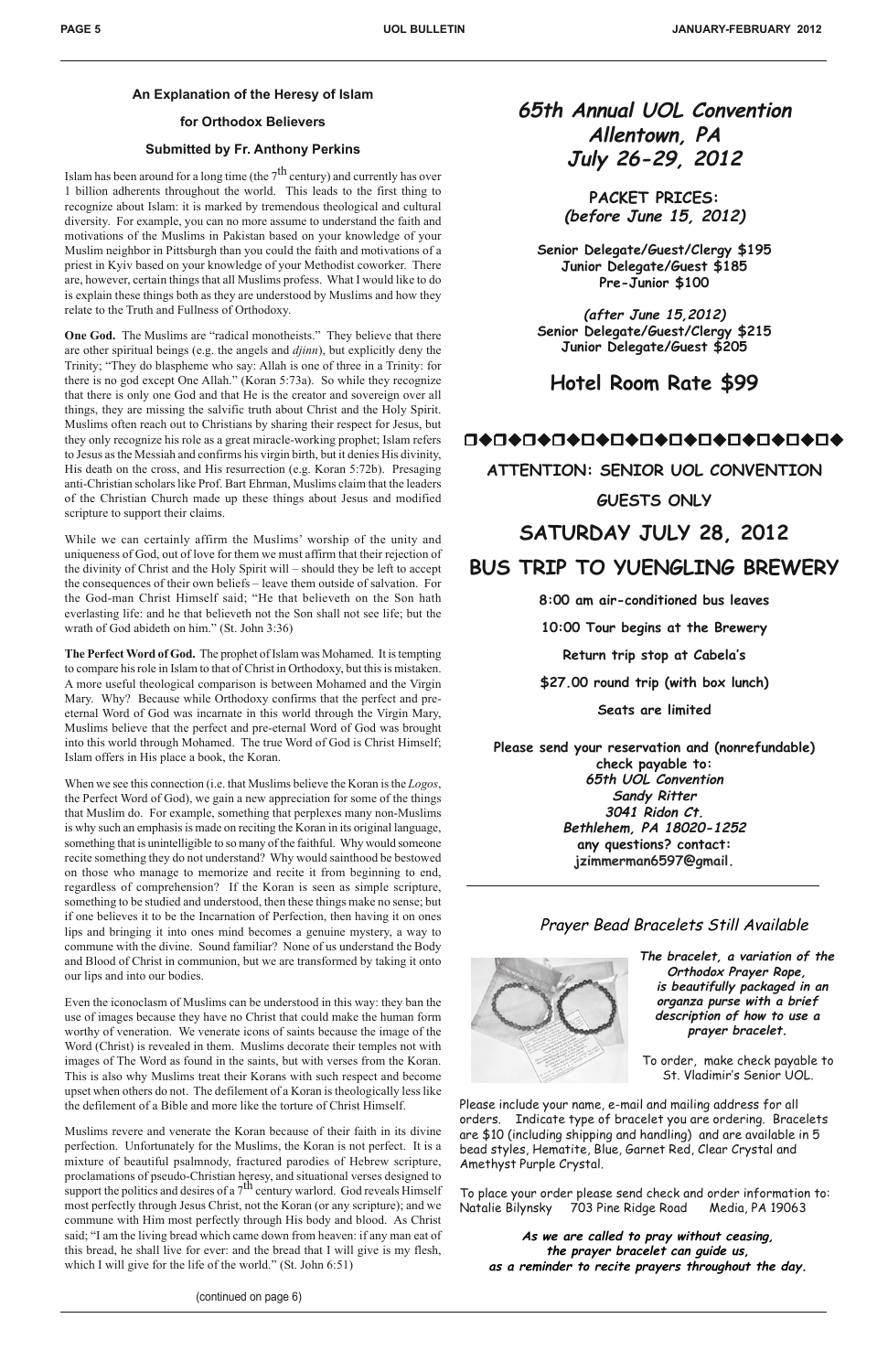### **2012 UOL Essay Contest**

### **Pre-K and Kindergarten**:

Draw a picture of what you think the Lord's house looks like.

### **Grades 1 and 2**:

Draw a picture of a dwelling (house) Christ may have lived in and write 2-5 sentences about how he lived.

### **Grades 3 and 4**:

Write 5 to 8 sentences explaining who your brothers and sisters in Christ are and how you know.

### **Grades 5 and 6**:

Write 50 to 75 words explaining how children lived during Christ's life time, how is it different from how you live?

### **Grades 7 and 8**:

Write 80 to 125 words explaining how your belief in Christ's teaching helps you to not give in to peer pressure.

### **Grades 9 and 10**:

Write 125 to 200 words explaining the feeling you get when you are with your brothers and sisters in Christ and why you feel that way.

### **Grades 11 and 12**:

Explain how your brothers and sisters in Christ have helped you through a particularly difficult time in your life.

### **18 years and over**:

This year's convention theme is "Behold how good and pleasant it is when brothers and sisters dwell together in unity." What do you do to help the younger generation wrap this feeling around themselves?

 **Islamopraxis.** You may have heard of the "Five Pillars of Islam." These describe the main practices of Islam. The first is the profession of faith in Allah and Mohamed as his prophet. This implies a belief in the perfection of the Koran (the thing that was revealed through Mohamed) and the righteousness of Mohamed as a role model for all believers. Unfortunately, Mohamed spent the last half of his prophetic ministry as a warlord. While his behavior may have been enlightened by  $7<sup>th</sup>$  century Arabian standards, it – especially as elaborated in the official Haddith (the sayings of Mohamed and his followers) and Sunnah (the biography of Mohamed) – is hardly civilized by modern (much less Christian) standards. Tyrants and terrorists are not making things up when they claim to be acting in accordance with Islam. Thank God that most Muslims are more selective in deciding which of Mohamed's behaviors to follow.

Three of the other pillars – prayer, fasting, and almsgiving (tithing) - are very similar to our own, although Muslims often seem to take them more seriously than we do. For example, every Muslim sets aside several parts of each day for prayer. This prayer is marked by prostrations and is often done in common, especially on Friday, the holy day of the week in Islam. Daily prayer rules and prostrations are proscribed for the Orthodox, but seem most often honored in the breach. This practice develops a sense of community, humility before God, and piety among the Muslims that we would do well to recover for ourselves. Similarly, almsgiving is a set percentage (2.5%) of total assets that sets the minimum yearly standard for Muslims. The resulting charity is greater than the "dues" expected in many of our parishes. Real sacrifice satisfies the goal of charity of assisting the poor and developing compassion for the oppressed and thanks to God among the giver.

The fifth pillar, the holy pilgrimage or *haij* is similar to our own concept, but on a much grander scale. All Muslim men who are able are required to go to Mecca at least once in their lifetime. The closest many of us get to the solidarity of the yearly *hajj* is homecoming in a major football town. Now imagine that, but with over a million people all renewing their dedication to God and building solidarity with other Muslims of every race and culture. If we had a sense of the true universality of the Church and the transcendence of the Divine Liturgy, every Sunday would be a greater *Hajj* than theirs and would have an even greater impact – for our pilgrimage is not to a holy place but to heaven itself and all are called to make it every week. We would recognize the unity of the Church and the divisions between us would simply melt away.

- 4. Drawings no larger than 12" x 18" and NO name on the front of drawing. Please attach a **COVER PAGE** or use the **BACK** of the drawing for the information listed above.
- 5. Written entries must be on 8 ½" x 11" papers. Include a cover page with the identifying information listed above. Entries for 9<sup>th</sup> grade and above must be typed or printed.

*Jihad* **– the Sixth Pillar of Islam.** *Jihad* means "struggle" and there are generally thought to be two expressions of it within Islam. The first is the "inner" struggle. It is the Islamic equivalent of Orthodox asceticism: all Muslims are called to continually submit to God and live righteous lives. The second can range from a political struggle for righteousness to violent conflict or holy war (there really is a lot of the latter in the scriptures of Islam). When it comes to violent *jihad*, all Muslims are called to support it when they live in an Islamic state and that state is invaded by non-Muslims. This is why al-Qaeda and the Taliban insist that the wars in Afghanistan and Iraq were Western invasions of Muslim lands: to the extent Muslims accept this frame, they must support their efforts. The legitimacy of other violent *jihad* varies: a minority of Muslims find support in their scripture for a continual violent war against unbelievers; and while all believing Muslims desire that all men submit to Allah and Islam (like Christianity, it is an evangelical faith), few support violence in getting there.

**More on** *Jihad.* Those who are familiar with our Old Testament, and especially books like Joshua, will note that it can be quite violent: God calls for a holy war against many nations just as Allah does in the Koran. So what is the difference? Why is the modern world threatened more by Islamic jihad than Christian jihad? There are two main reasons, one sociological and the other theological. Sociologically, majority Muslim nations feel themselves to be disadvantaged (not without reason) by the world system and express their rage using the idioms and expectations of Islam, to include *jihad.* Theologically, Christians do not base their actions and faith on scripture, but on Christ and His Church. The violent parts of the Old Testament are interpreted through the love, mercy, and salvation of Christ and the Church teaches this correct understanding. The Muslims have no such filter for their scripture: the Koran is perfect. The only filters between the violence in the Koran and violent action by believers are the humanity of each Muslim and that of their teachers. Glory to God that His image and breath are in them and His Spirit tries to bring them to the Truth!

*CONTEST GUIDELINES AND RULES*

**In Conclusion**, Islam contains enough of the truth for it to be considered a Christian heresy. It is not the Truth, but has enough echoes of it to point the earnest seeker in the right direction. It is our responsibility as Orthodox Christians to use the things we share with the Muslims as bridges so that we can lead them to the hope, joy, and truth that are most perfectly found in Christ and His Church. We cannot demonize Islam or Muslims, nor can we pretend that their heresies are trivial. It is Christ's desire that all be saved, and it is only through Him that this is possible. Mohamed set a severe (continued on page 7)

- 1. Entries must be postmarked by May 30th, 2012. **NO ENTRIES WILL BE ACCEPTED AFTER MAY 30TH 2012.**
- **2. NO NAMES ON THE FRONT OF ANY ENTRY.**
- 3. All entries must include the following information: **Participant's first and last name, age, grade, and the name and address of participant's parish, including city and state.**

#### **ALL ENTRIES WILL BE JUDGED FOR CONTENT, CREATIVITY AND NEATNESS.**

#### **Mail entries to:**

UOL Essay Contest c/o Theresa Linck 8 Carina Dr. Milltown, NJ 08850

Please direct any questions to Theresa Linck at: tiz0430@optimem.net

### (Heresy of Islam - continued from page 5)

----------------------------------------------------------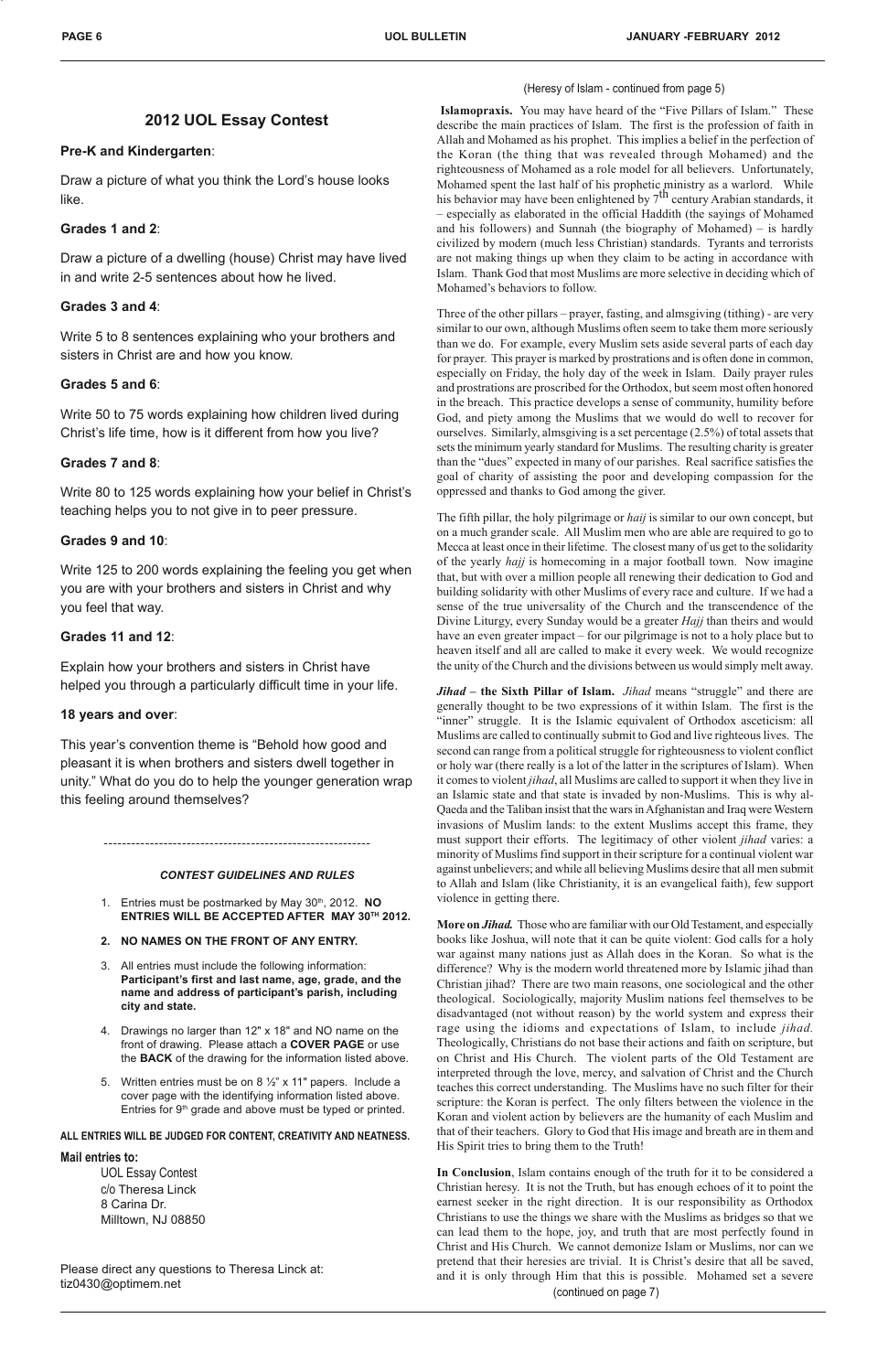The holiday season is a time when family and friends get together and Saint Vladimir's had many holiday events to bring family and friends together. Right after Halloween, the junior chapter prepared a fall festival for the Sunday School students. We decorated pumpkins with stickers and markers and decorated cupcakes with icing and lots of sprinkles. The big hit was eating hot dogs topped with festive condiments of ketchup and mustard. Each child brought their





Halloween costume and we had a parade of the creative characters. They also left with goody bags filled with holiday treats.

It IS about feeding the hungry! Help Make a Difference. Make a donation to help St. Andrew's Society

Our other holiday event was December 18th, when St. Vladimir's parish was visited by St. Nicholas. He brought presents for the junior chapter children as well as the Sunday school students. While he visited the junior chapter held our annual cookie walk. Members of the chapter donated five dozen cookies and



The Vkrainian Orthodox League

then were able to swap with other members. This is a great idea to receive an abundance and variety of multiple types of cookies. The junior chapter made \$237.50 and it was a great success!

### Christian Caregiving and Missions Commission

"Souper Bowl" Sunday ~ February 5, 2012

It's NOT about football!

### Soup Kitchens in Ukraine



Forward donations to: U.O.L. Financial Secretary

Mrs. Pam Scannell, 2000 Clover Drive, Vestal, NY 13850

**Questions?**

Please contact **Christian** Caregiving and Missions Chairmen:

P.M. Mary Anne Nakonachny, nackos3201@gmail.com

or Justina Mills, jamills94@comcast.net

### **St. Vladimir's Junior UOL Chapter Philadelphia, PA Submitted by Lynn Nemeth**

# UOL LENTEN RETREAT

Retreat will focus on Services of Great Lent

SATURDAY, MARCH 17, 2012 VILLA MARIA, PA (approximately 1 hour from Pittsburgh and Parma)

> For more information contact Diane Senedak 330-792-6699 dkssenny@aol.com

stumbling block before Muslims when he made the rejection of Christ a fundamental part of Islam. We must help them over this obstacle. As Christ Himself said (St. Matthew 28:18-20); "All power is given unto me in heaven and in earth. Go ye therefore, and teach all nations, baptizing them in the name of the Father, and of the Son, and of the Holy Spirit: teaching them to observe all things whatsoever I have commanded you: and, lo, I am with you always, even unto the end of the world. Amen."

*Fr. Anthony is the priest at St. Michael's in Woonsocket and teaches about spirituality at St. Sophia Seminary. He wanted to write more. He encourages you to write him if you want to know more about Orthodoxy and Islam or want to point out the problems in this presentation.*

(Heresy of Islam- continued from page 6)